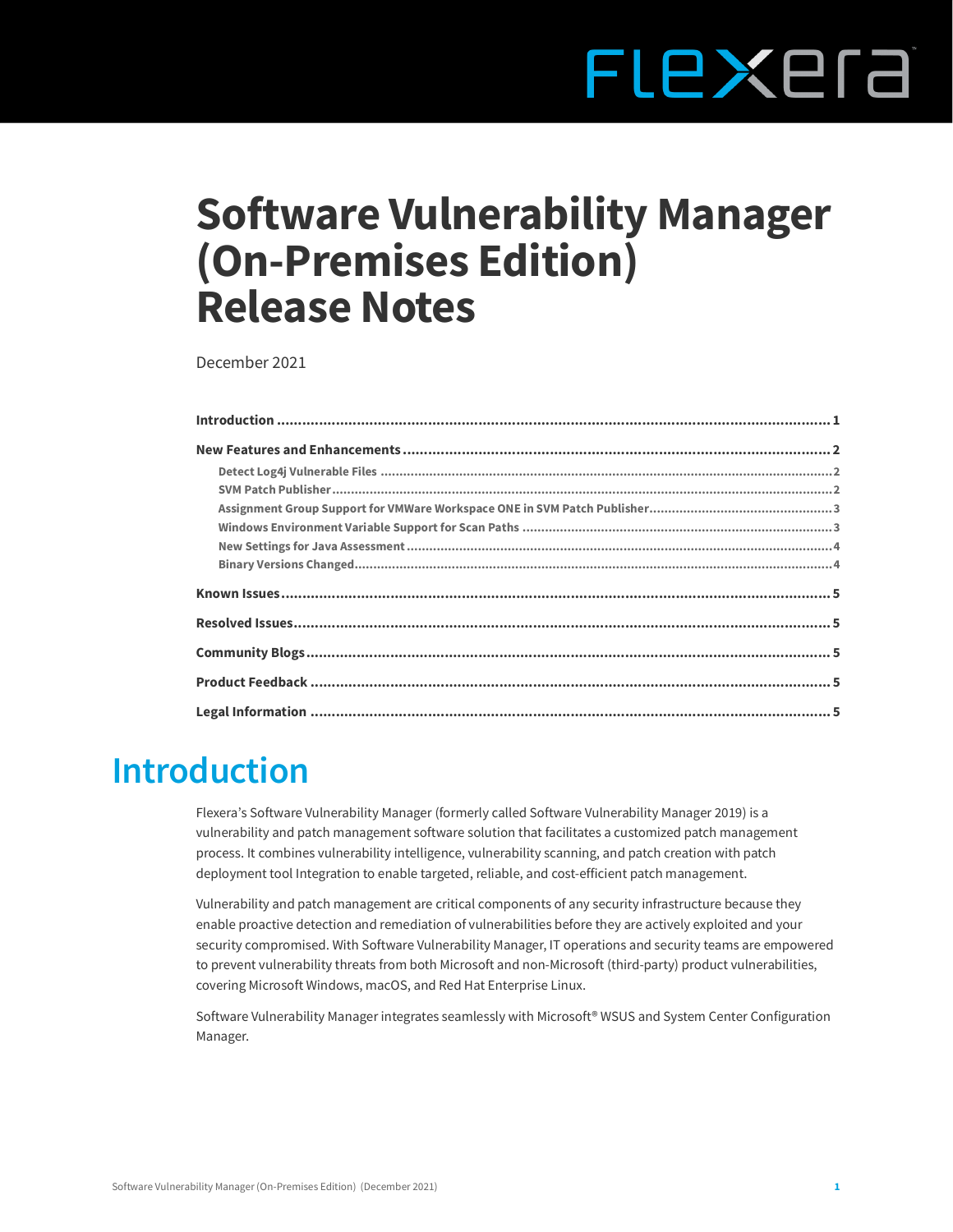# <span id="page-1-0"></span>**New Features and Enhancements**

Software Vulnerability Manager (On-Premises Edition) includes the following new features and enhancements:

- **•** [Detect Log4j Vulnerable Files](#page-1-1)
- **•** [SVM Patch Publisher](#page-1-2)
- **•** [Assignment Group Support for VMWare Workspace ONE in SVM Patch Publisher](#page-2-0)
- **•** [Windows Environment Variable Support for Scan Paths](#page-2-1)
- **•** [New Settings for Java Assessment](#page-3-0)
- **•** [Binary Versions Changed](#page-3-1)

÷.

*Note • To see the following new features and enhancements in your Software Vulnerability Manager (On-Premises Edition) interface, you must refresh your browser's cache (press Ctrl+F5).*

## <span id="page-1-1"></span>**Detect Log4j Vulnerable Files**

With this release, SVM adds enhancement to the host agent and the scanning logic to detect log4j files.

The **SVM Host Agent (v7.6.1.19)** now can detect the log4j jar files installed on a host machine. SVM will identify the version of the detected log4j file and categorize it as Secure, Insecure and EOL, to make you aware of vulnerable log4j versions in your environment.

For more information, see [SVM December Update](https://community.flexera.com/t5/Software-Vulnerability/SVM-December-Update-for-Log4j-Detection/ba-p/218658#M25) release blog in our community.

#### <span id="page-1-2"></span>**SVM Patch Publisher**

This release introduces a new tool - **SVM Patch Publisher**.

SVM Patch Publisher inherits its current functionalities from the **Patch Daemon**. **SVM Patch Publisher** enables you to configure connections to the SVM server and to the supported end point management systems. The tool polls SVM on a configured frequency to look for new patches resulting either from a manual publish or **Patch Automation** to publish patches to the specified end point management system. This new tool will have additional functionalities and will completely replace the **Patch Daemon** soon.

Upon installing the new tool, **SVM Patch Publisher** shortcut will be created on the desktop to launch the tool.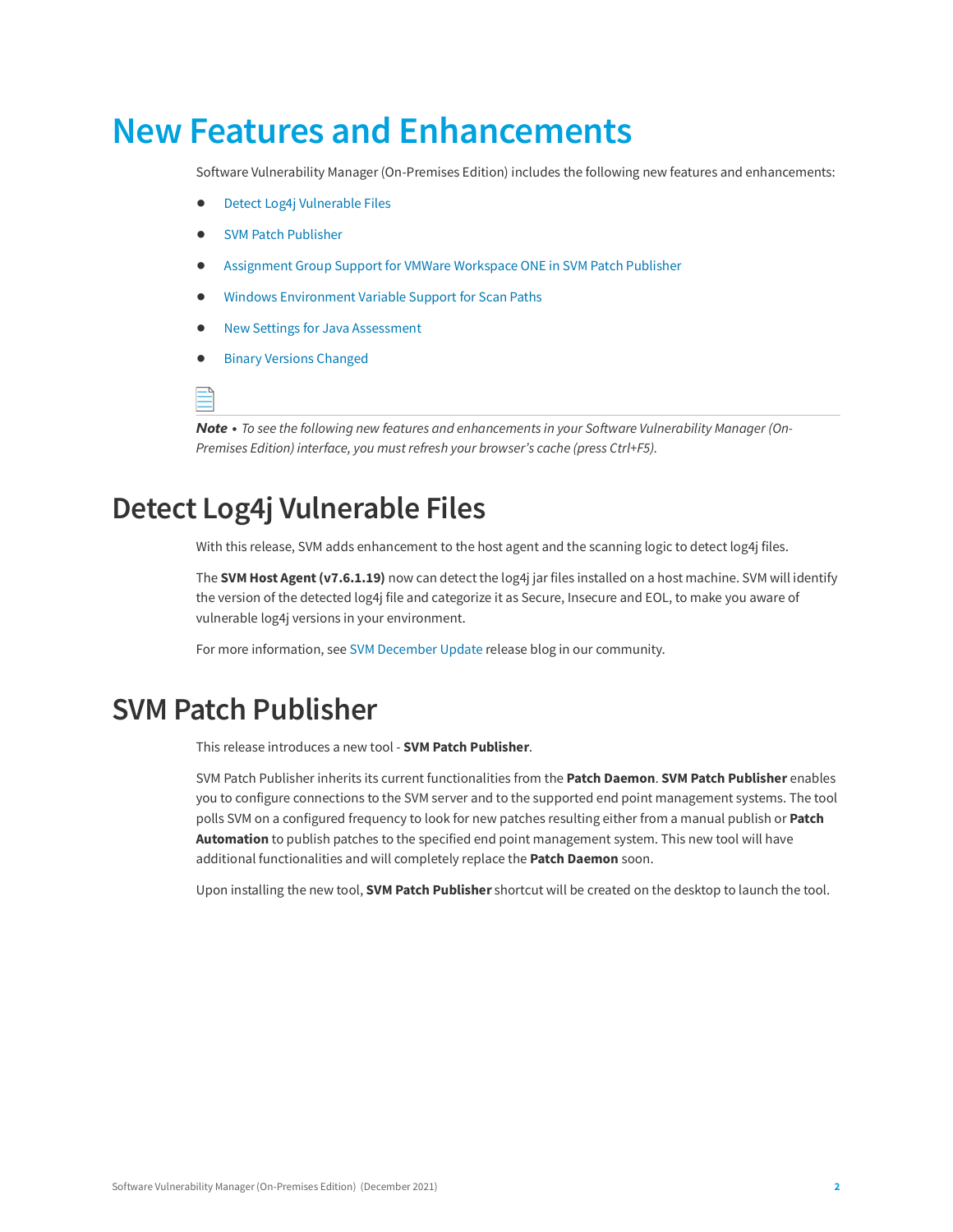| B                                                                                               | <b>SVM Patch Publisher</b>                                                      |
|-------------------------------------------------------------------------------------------------|---------------------------------------------------------------------------------|
| Home                                                                                            |                                                                                 |
| $\approx$ $\mathbb{R}$ ?<br>Save<br>Feedback About SVM Patch<br><b>Restart</b><br>Force<br>Help | A                                                                               |
| Check-in<br>Service                                                                             | Publisher                                                                       |
| <b>Settings</b>                                                                                 | <b>SVM Connection</b>                                                           |
|                                                                                                 | <b>Properties</b>                                                               |
| <b>SVM Connection</b>                                                                           |                                                                                 |
| <b>Distribution Systems</b>                                                                     | Server Type:<br><b>New York</b><br>÷                                            |
|                                                                                                 | Use SSL<br>C. British Mill<br>Site Url :                                        |
| Manage Patches (Coming<br>soon)                                                                 | Credentials:                                                                    |
| Patches                                                                                         | Username:                                                                       |
|                                                                                                 | **********<br>Password:                                                         |
|                                                                                                 | <b>Check-In Settings</b>                                                        |
|                                                                                                 | $2 \div$ Days 1<br>Hours 10 Minutes<br>Check-In Frequency:                      |
|                                                                                                 | Get all latest subscribed packages                                              |
|                                                                                                 | <b>Logging Settings</b>                                                         |
|                                                                                                 | LogAlways<br>Log Level:<br>÷                                                    |
|                                                                                                 | C:\ProgramData\Flexera Software\SVM Patch\svmpatch.log<br>Log File:<br>$\cdots$ |

### <span id="page-2-0"></span>**Assignment Group Support for VMWare Workspace ONE in SVM Patch Publisher**

With this release, for Workspace ONE publishing, you can now choose a group or multiple groups and make assignments for end point deployments in the SVM Patch Publisher.

| Home<br>$\mathbb{R}$ $\mathbb{R}$<br>$\vert$ ? $\vert$ 1<br>G.<br>Feedback About SVM Patch<br>Force<br>Save<br>Restart<br>Help<br>Check-in<br>Service | 6<br>Publisher                |                                                |                               |                                                                                                                                                                                |
|-------------------------------------------------------------------------------------------------------------------------------------------------------|-------------------------------|------------------------------------------------|-------------------------------|--------------------------------------------------------------------------------------------------------------------------------------------------------------------------------|
| <b>Settings</b>                                                                                                                                       | <b>Distribution Systems</b>   |                                                |                               |                                                                                                                                                                                |
|                                                                                                                                                       | $\vee$ $\Box$ Connections     | <b>Q</b> Add New <b>Q</b> Delete               |                               |                                                                                                                                                                                |
| <b>SVM Connection</b>                                                                                                                                 | <b>Qili</b> intune<br>$@$ ws1 | Distribution System Type: WWWare Workspace ONE |                               |                                                                                                                                                                                |
| <b>Distribution Systems</b>                                                                                                                           |                               | Connection Name:                               | WS1                           | Workspace ONE Smart Group<br>$\Box$<br>$\times$<br>$\overline{\phantom{a}}$                                                                                                    |
| Manage Patches (Coming soon)                                                                                                                          |                               | Server:                                        | <b>Britain Market Company</b> | Smart Group Name<br>Smart Group Guid                                                                                                                                           |
| Patches                                                                                                                                               |                               | Authentication Type:                           | Basic                         | FLEXERA SOFTWARE LLC - 0062300000nuB6OOAU / b5c537e6-2d84-4e39-9246-091e7aa02fc3<br>FLEXERA SOFTWARE LLC - 0062300000nuB6OQAU / 99908f8f-f26e-4f01-a1aa-68e293cc99ce<br>IV.    |
|                                                                                                                                                       |                               | Username:                                      | Gflexera.c                    | AdminStudio Smart Group(FLEXERA SOFTWARE LLC - 7d120e77-4f95-42e7-8659-e9c544fe0d0c<br>/ FLEXERA SOFTWARE LLC - 0062300000ruB6OQAU / 73e95a0f-6f76-44c4-8904-ab75723779d1      |
|                                                                                                                                                       |                               | Password:                                      | ***********                   | Al Corporate Dedicated Devices (FLEXERA SOFTWAR 07ba797b-4d9f-452f-b30c-6eaf26995432<br>All Corporate Shared Devices (FLEXERA SOFTWARE L d98a 16de-c3c0-4a9a-b4e0-9a44754138bb |
|                                                                                                                                                       |                               | Tenant ID/API Key:                             | KL6Ir9HeEU9eY0wbzus8HO        | All Devices (FLEXERA SOFTWARE LLC - 0062300000n. b93dea 1e-039c-46c8-8d07-769fc2060173                                                                                         |
|                                                                                                                                                       |                               | Organization Group ID:                         | 64949                         | OK<br>Cancel                                                                                                                                                                   |
|                                                                                                                                                       |                               | Assignment Groups :                            |                               |                                                                                                                                                                                |
|                                                                                                                                                       |                               |                                                |                               |                                                                                                                                                                                |
|                                                                                                                                                       |                               | Test & Save Connection                         |                               |                                                                                                                                                                                |

## <span id="page-2-1"></span>**Windows Environment Variable Support for Scan Paths**

You can now add environment variables to the Allow list and Block list in the Scan Paths view under Scanning menu. The environment variables will be resolved to the full path by the windows agent while scanning a host and will appropriately be either scanned or skipped.

For Example: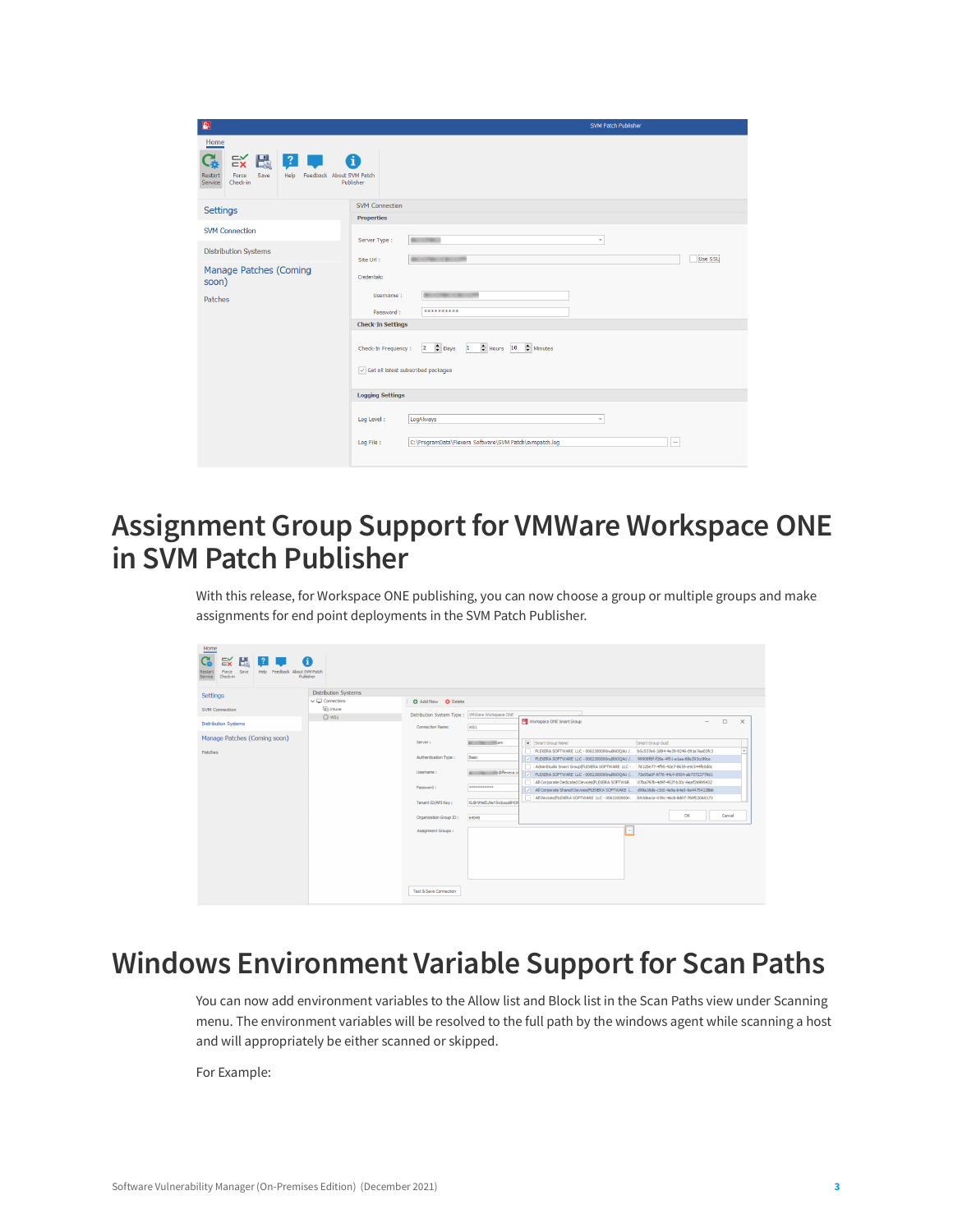If **%windir%** is added to the Block list in the Scan Paths, then the agent will skip **C:\Windows** folder and its subfolders while scanning a host.

|                  | New Scan Path Rule for Allow list |  |
|------------------|-----------------------------------|--|
|                  | Name: Windows Directory           |  |
|                  | Note: Paths are case-insensitive. |  |
|                  | Path:  %windir%                   |  |
| Site (optional): |                                   |  |
|                  | Cancel<br>Save                    |  |

## <span id="page-3-0"></span>**New Settings for Java Assessment**

A new setting for Java assessment is added to the **Settings** page under **Configuration** menu. This setting allows to you specify if you want to detect Java instances in the standard installation directories alone or in all the directories.

#### Java Assessment Settings I want to detect all instances of Java, including those included with other applications which cannot be remediated by a Java patch. By default, only standard installation directories are considered as only they can be directly patched. To patch<br>vulnerable versions of Java embedded in other applications, such applications need to be patched versu Java directly. If enabling detection anywhere Java is found, look to the detected paths to determine which can or cannot be patched directly.(?) ⊙ Detect Java only in standard installation directories where it can be patched  $\bigcirc$  Detect Java in any directories where it is found, including those that cannot be directly patched

## <span id="page-3-1"></span>**Binary Versions Changed**

The following version of the binaries provided are:

- **•** SVM ActiveX Plug-in v7.6.1.19
- **•** Single Host Agent v7.6.1.19
- **•** SVM Daemon v7.6.1.19
- **•** SVM System Center Plugin v7.6.1.19
- **•** SVM Patch Publisher v6.1.617 (to download, [click here\)](https://resources.flexera.com/tools/SVM/SVMPatchPublisher.msi)
- **•** SVM On-Prem Client Toolkit v5.0.547 (to download, [click here\)](https://resources.flexera.com/tools/SVM/SVMClientToolkitInstall.msi)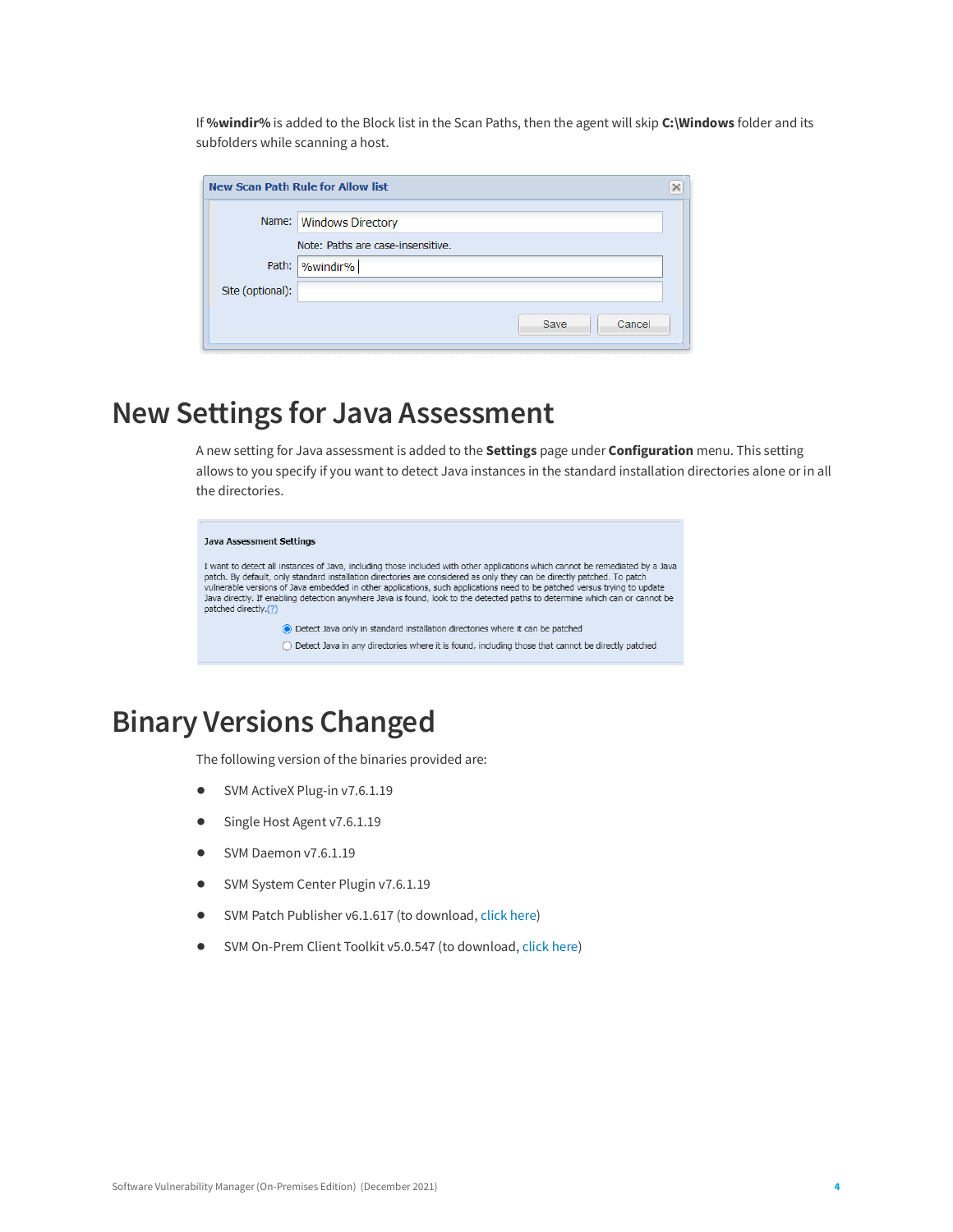# <span id="page-4-0"></span>**Known Issues**

The following table lists the known issues in Software Vulnerability Manager (On-Premises Edition):

| 'Issue             | <b>Description</b>                                                                                                                                                                              |
|--------------------|-------------------------------------------------------------------------------------------------------------------------------------------------------------------------------------------------|
| <b>IOJ-2236858</b> | Intune/Workspace ONE customers upgrading to Patch Publisher 6.1.617 from Patch<br>Daemon 5.0.547 or less needs to edit Patch Subscription to select the correct connection<br>in Web interface. |

# <span id="page-4-1"></span>**Resolved Issues**

The following table lists the customer issues that were resolved in Software Vulnerability Manager (On-Premises Edition):

| <b>Issue</b> | <b>Description</b>                                               |
|--------------|------------------------------------------------------------------|
| IOJ-2230820  | Password expiration policies should not be enforced for SSO.     |
| IOJ-2216881  | VPM issue - incorrect product detected.                          |
| IOJ-2214678  | Last Scan and Host column sorting in Smart Group is not working. |

# <span id="page-4-2"></span>**Community Blogs**

Please subscribe to latest news on Software Vulnerability Manager by going to [https://community.flexera.com/](https://community.flexera.com/t5/Software-Vulnerability/bg-p/SoftwareVulnerabilityManagementblog) [t5/Software-Vulnerability/bg-p/SoftwareVulnerabilityManagementblog](https://community.flexera.com/t5/Software-Vulnerability/bg-p/SoftwareVulnerabilityManagementblog) and clicking on subscribe.

# <span id="page-4-3"></span>**Product Feedback**

Have a suggestion for how we can improve this product? Please share your feedback with the product team by visiting the Software Vulnerability Manager Forum in the Flexera Community:

<https://community.flexera.com/t5/Software-Vulnerability/bd-p/SVM-Discussion>

# <span id="page-4-4"></span>**Legal Information**

#### **Copyright Notice**

Copyright © 2021 Flexera.

This publication contains proprietary and confidential information and creative works owned by Flexera and its licensors, if any. Any use, copying, publication, distribution, display, modification, or transmission of such publication in whole or in part in any form or by any means without the prior express written permission of